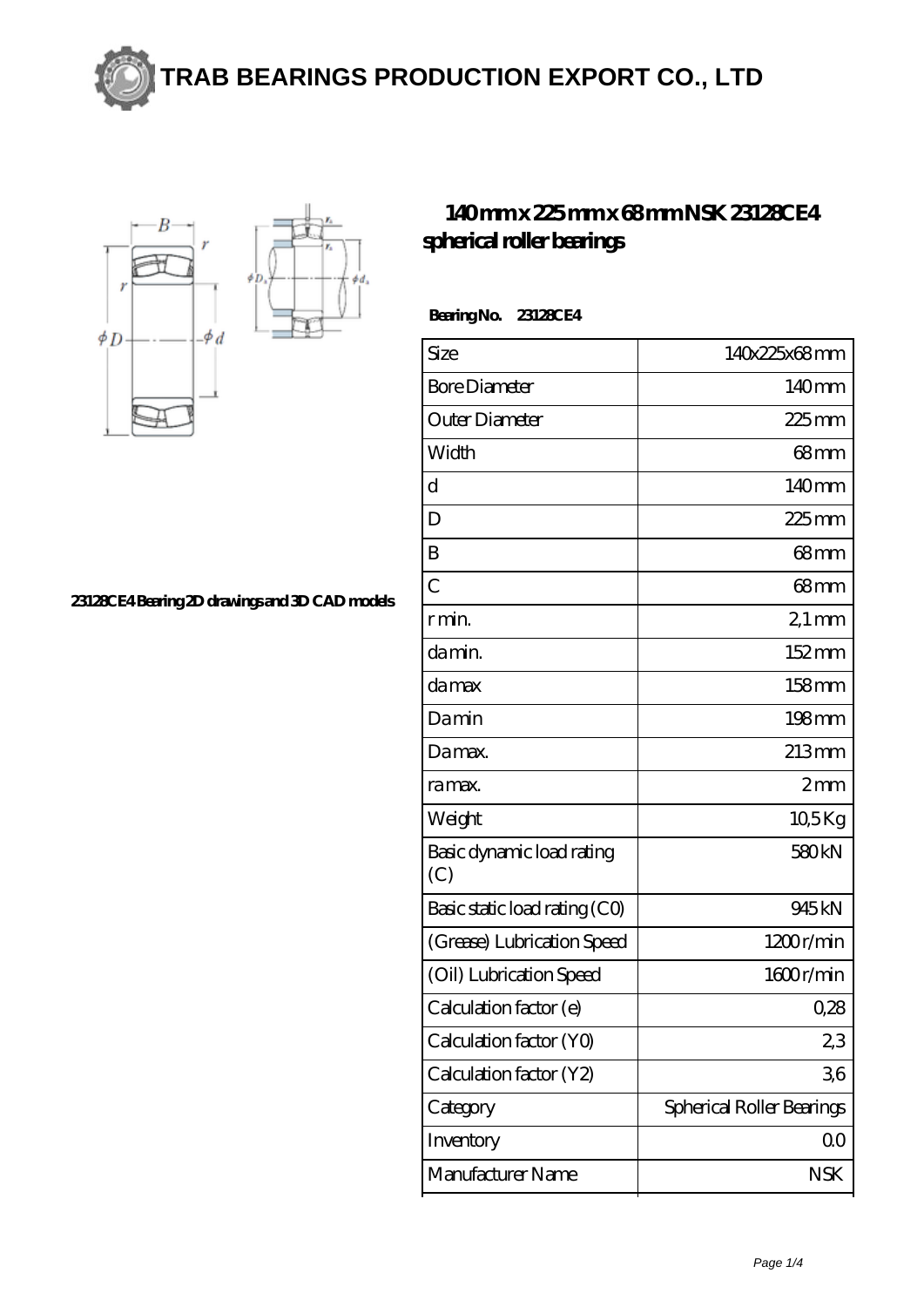

**[TRAB BEARINGS PRODUCTION EXPORT CO., LTD](https://m.exmah.com)**

| Minimum Buy Quantity      | N/A                                                                                                                                                                                                          |
|---------------------------|--------------------------------------------------------------------------------------------------------------------------------------------------------------------------------------------------------------|
| Weight / Kilogram         | 1054                                                                                                                                                                                                         |
| Product Group             | BO4311                                                                                                                                                                                                       |
| Internal Clearance        | C0-Medium                                                                                                                                                                                                    |
| Mounting Method           | Shaft Mount                                                                                                                                                                                                  |
| Rolling Element           | Spherical Roller Bearing                                                                                                                                                                                     |
| <b>Bore Profile</b>       | Straight                                                                                                                                                                                                     |
| Cage Material             | Steel                                                                                                                                                                                                        |
| Enclosure                 | Open                                                                                                                                                                                                         |
| Number of Rows of Rollers | Double Row                                                                                                                                                                                                   |
| Relubricatable            | Yes                                                                                                                                                                                                          |
| Withdrawal Sleeve         | Not Applicable                                                                                                                                                                                               |
| Inch - Metric             | Metric                                                                                                                                                                                                       |
| Long Description          | 140MM Straight Bore;<br>225MM Outside Diameter:<br>68MM Width; CO-Medium<br>Clearance; Shaft Mount;<br>Double Row of Spherical<br>Roller Bearings; Steel Cage<br>Material; Open Enclosure;<br>Relubricatable |
| Category                  | Spherical Roller Bearing                                                                                                                                                                                     |
| <b>UNSPSC</b>             | 31171510                                                                                                                                                                                                     |
| Harmonized Tariff Code    | 84823080                                                                                                                                                                                                     |
| Noun                      | Bearing                                                                                                                                                                                                      |
| Keyword String            | Spherical                                                                                                                                                                                                    |
| Manufacturer URL          | http://www.nskamericas.co<br>m                                                                                                                                                                               |
| Manufacturer Item Number  | 23128CE4                                                                                                                                                                                                     |
| Weight/LBS                | 1054                                                                                                                                                                                                         |
| Outside Diameter          | 8858Inch   225 Millimeter                                                                                                                                                                                    |
| Width                     | 2677 Inch   68 Millimeter                                                                                                                                                                                    |
| <b>Bore</b>               | 5512Inch   140Millimeter                                                                                                                                                                                     |
| Adapter Part Number       | Not Applicable Inch   Not<br>Applicable Millimeter                                                                                                                                                           |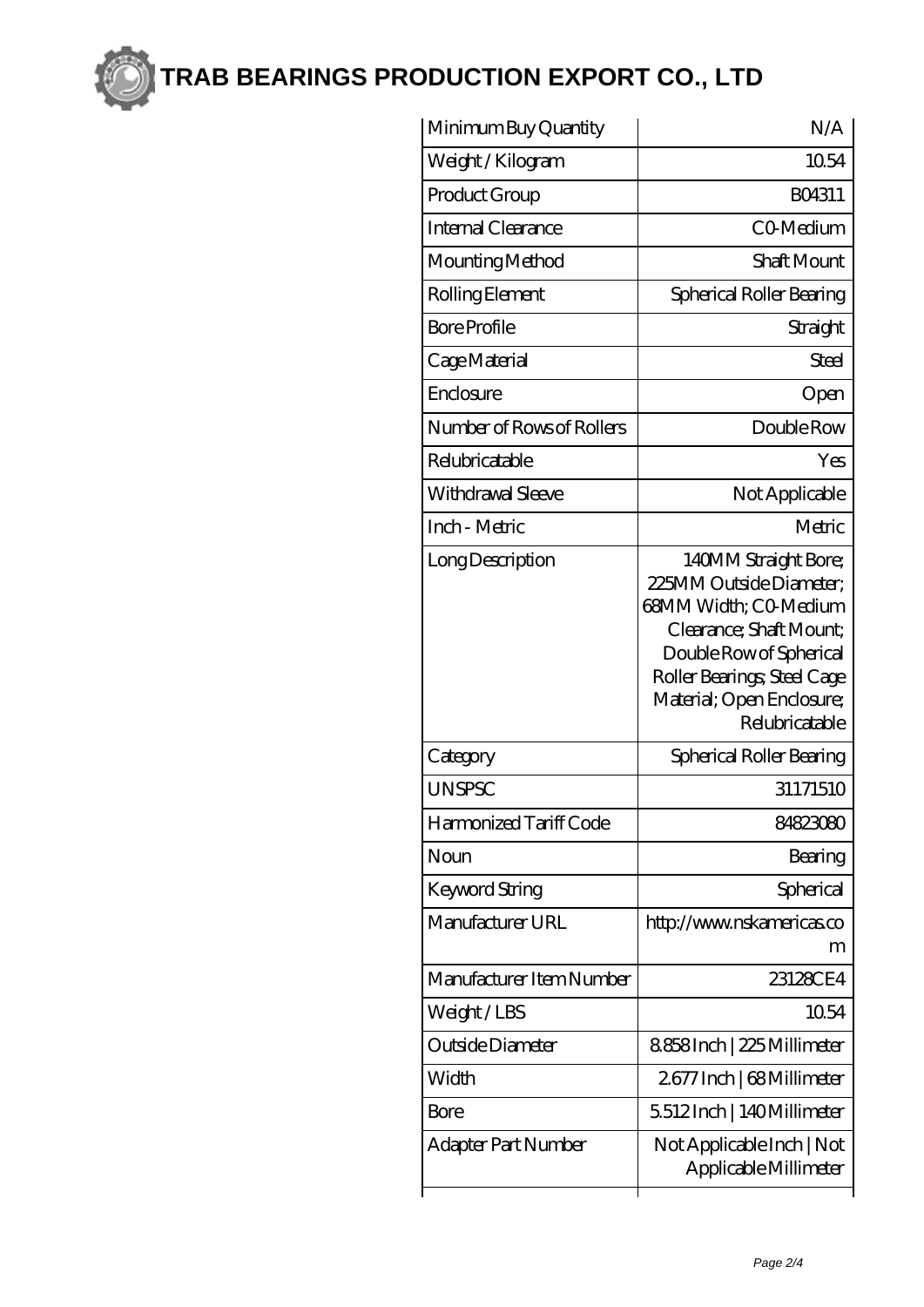

**[TRAB BEARINGS PRODUCTION EXPORT CO., LTD](https://m.exmah.com)**

| bore diameter:         | 140mm                                         |
|------------------------|-----------------------------------------------|
| outer ring type:       | Not Split                                     |
| outside diameter:      | $225$ mm                                      |
| internal clearance:    | CO                                            |
| overall width:         | $68$ mm                                       |
| lubrication hole type: | Oil Grooves And Holes In<br><b>Outer Ring</b> |
| bore type:             | Straight                                      |
| cage material:         | <b>Bronze</b>                                 |
| Y3                     | 24                                            |
| hidYobi                | 23128CE4                                      |
| LangID                 | 1                                             |
| Y1                     | 24                                            |
| $D_{-}$                | 225                                           |
| Y <sub>2</sub>         | 36                                            |
| Macharpm               | 0                                             |
| $B_{-}$                | 68                                            |
| damin                  | 152                                           |
| hidTable               | ecat NSSPHR                                   |
| Oil rpm                | 1600                                          |
| YO                     | 23                                            |
| mass                   | 10 <sub>5</sub>                               |
| GRS rpm                | 1200                                          |
| ra                     | 2                                             |
| TSR rpm                | 2400                                          |
| $\overline{C}O$        | 945                                           |
| DE                     | 204406                                        |
| X <sub>O</sub>         | 1                                             |
| Prod_Type3             | SRB_CTB_CB                                    |
| X1                     | 1                                             |
| X <sub>2</sub>         | 067                                           |
| <b>SIR</b>             | 26                                            |
| e                      | 028                                           |